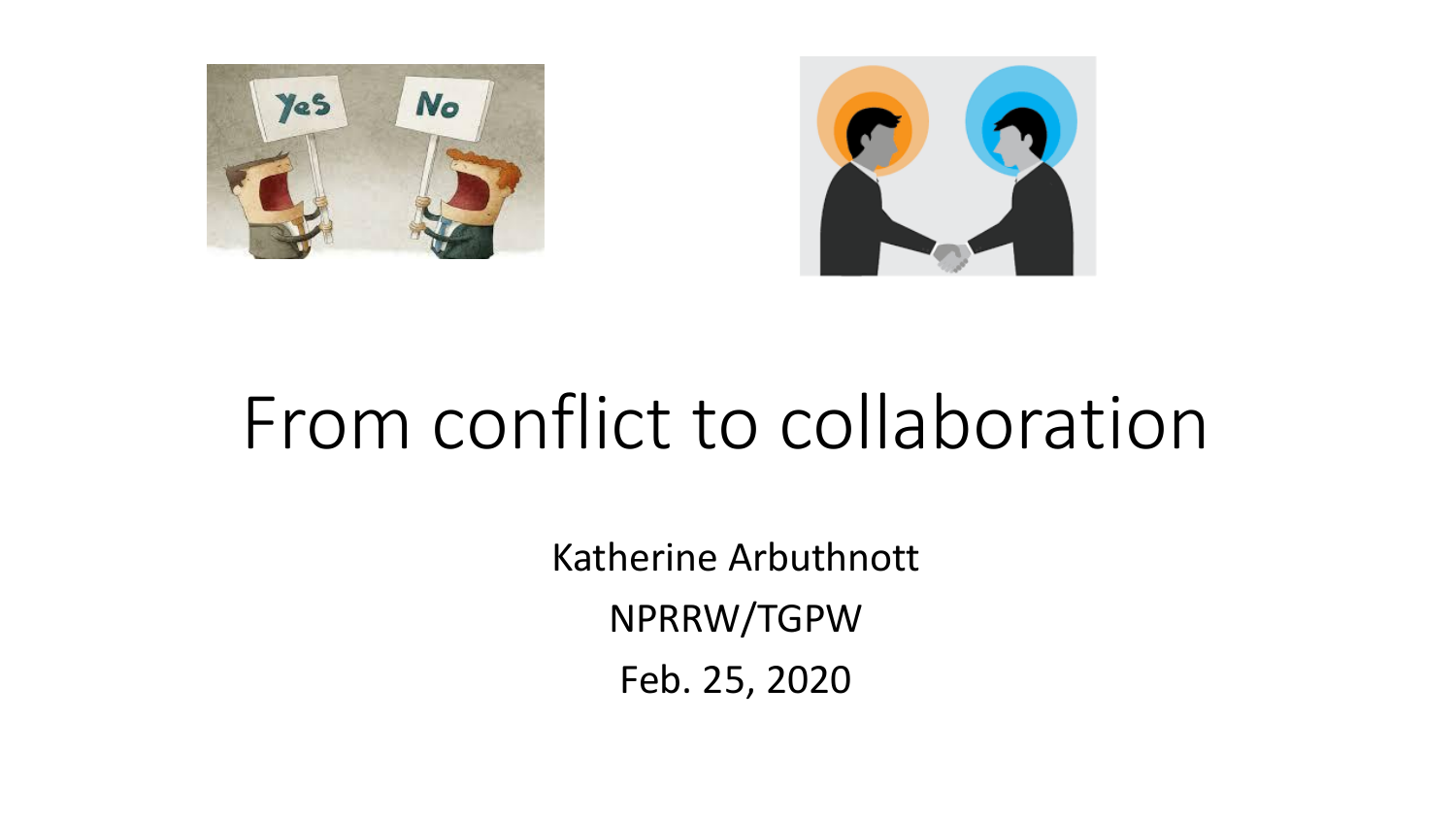#### Debates vs. Conversations

- Discussion between people who take different 'sides' on an issue: a social dilemma
- Pit the 2 branches of evolutionary fitness against each other
	- Individual survival vs. Group survival
	- Both necessary & innate tendencies
	- Cultural focus generally highlights our individuality
- Increased inequality threatens group survival
	- resources, power
	- E.g., sports league: if a team is consistently defeated, they may leave the league; if many teams make this choice, there is no league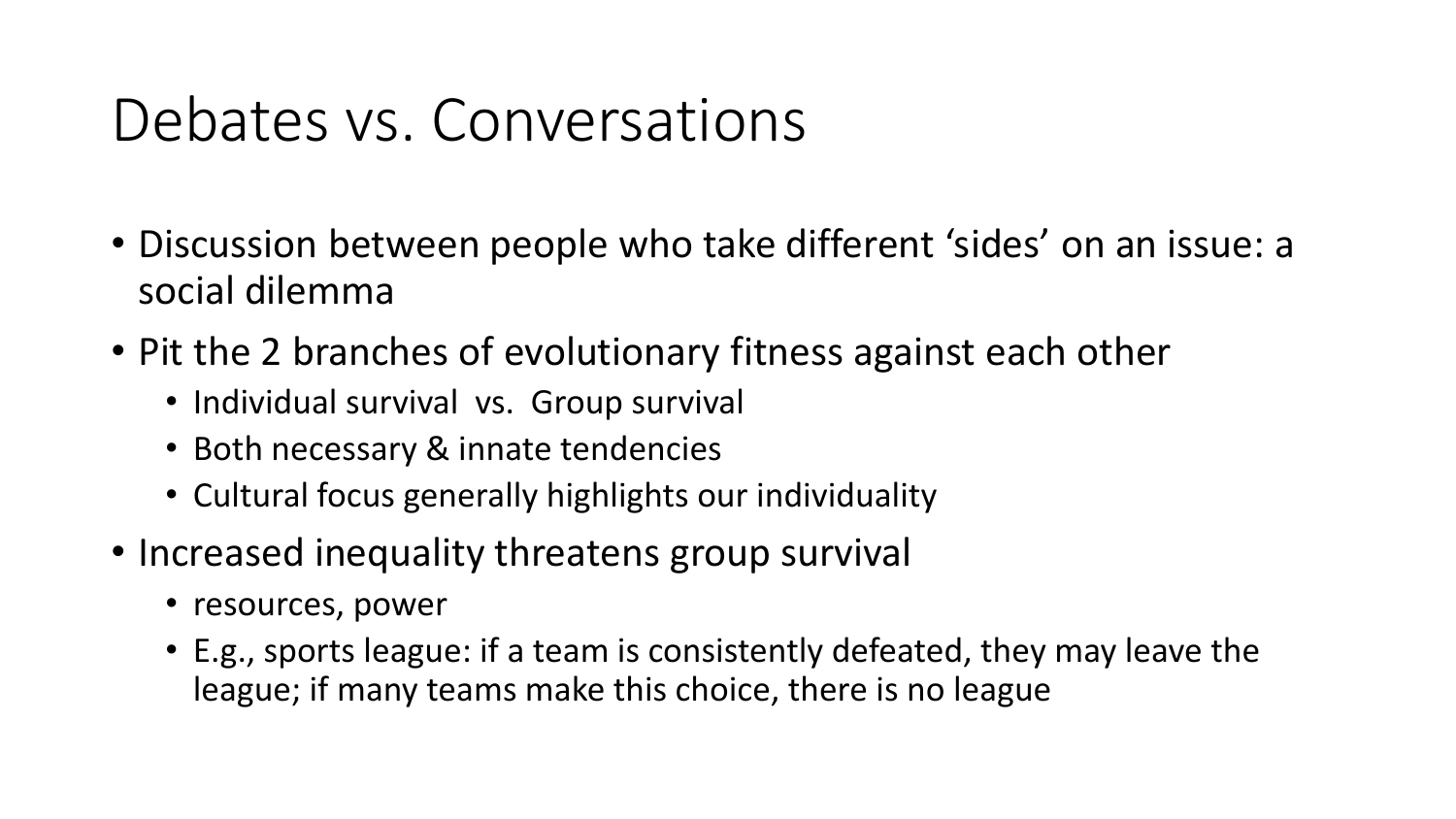## Why collaboration necessary



#### **Competition**

- Focus on individuals, status hierarchies
- Zero-sum game: one person's 'win' = another's 'loss'; scarcity
- Can't solve problems on longterm basis because 'loser' always undoes previous actions when power shifts

#### **Collaboration**



- Focus on groups, social nature of humans
- Satisfaction for everyone possible ("win-win-win"); abundance
- More complex solutions possible; long-term progress more likely
- Requires finding common ground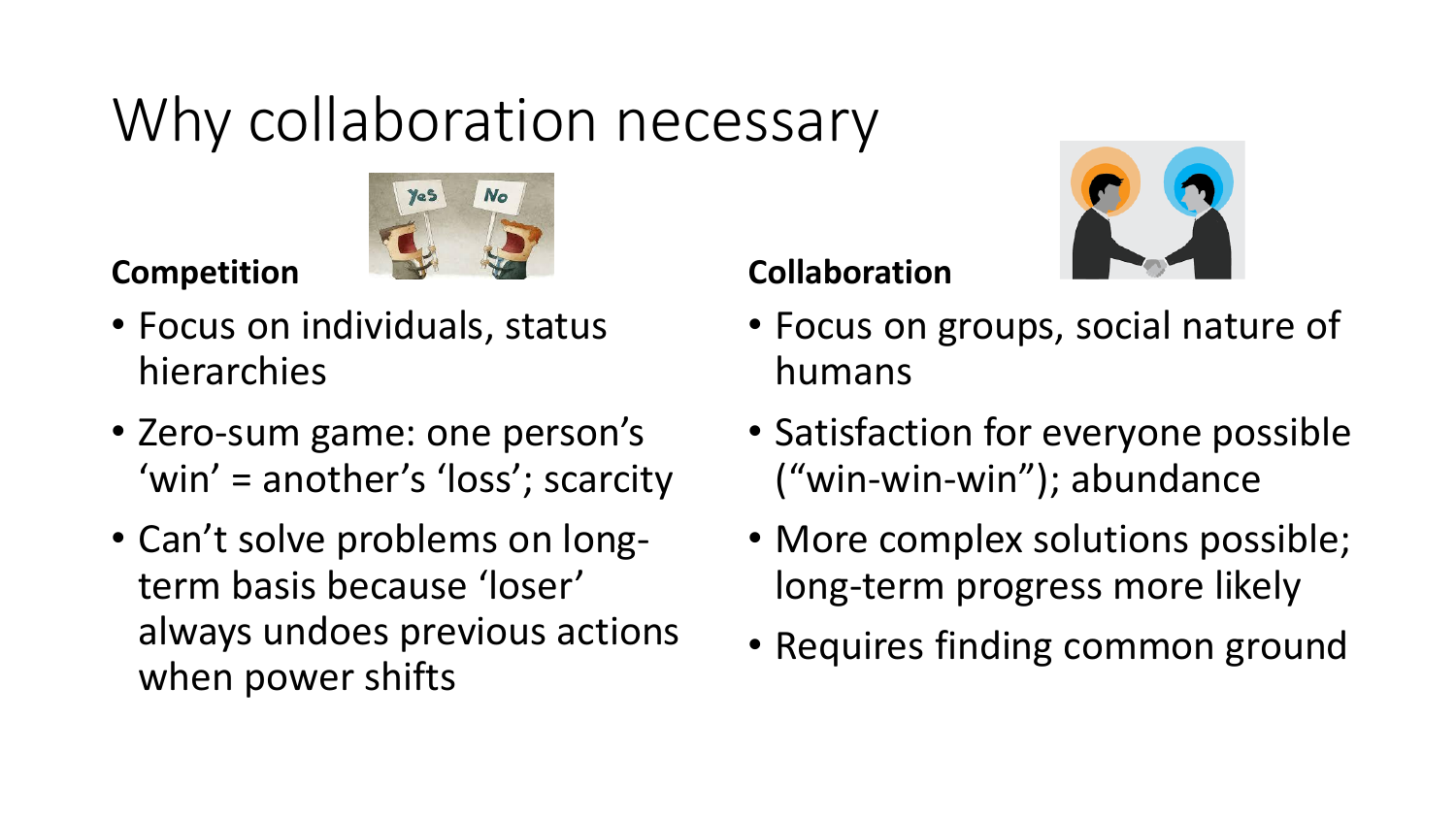### Evolved Human Defaults

- **Short-Termism**
- We value the present more than the future
- Evolution: survival necessary for reproductive success
	- Present threats > future risks
- Complication: present is experienced (concrete), future is imagined (abstract)
	- Human brains privilege experience

#### • **In-group / Out-group**

- We value the interests of our 'own kind' over those of other groups
- Evolution: reciprocal altruism
	- competition for scarce resources
- Identity: status & self-concept
	- Loyalty to & acceptance of in-group
- Opportunity: In-group definition is elastic (context-dependent)
	- E.g., SK, Canada; woman, human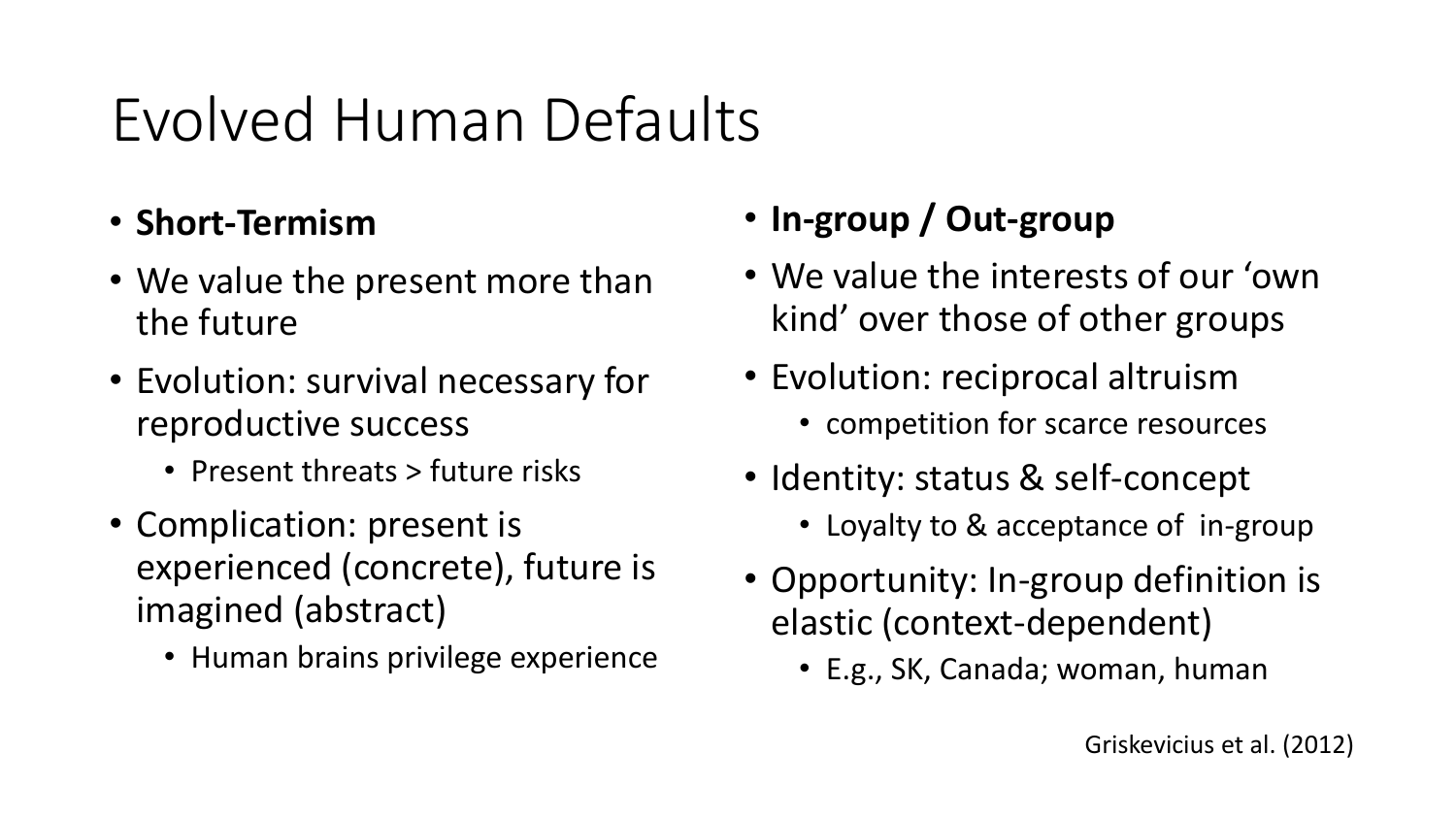#### Possible work-arounds

#### • **Short-Termism**

- Interest in survival of future generations (especially own kin)
- Experience/imagination: draw attention to changing local conditions (weather, seasons, species diversity)
- Concrete visions of future possibilities
	- E.g., worse vs better future
- **In-group/Out-group**
- Reputation concerns
	- 'indirect reciprocity'
	- 'brand' trust
- Avoid identity threats
	- Focus on wider categories, strengths
- Humans are a social species
	- Group health & protection
- Finding 'common ground', goals that we all value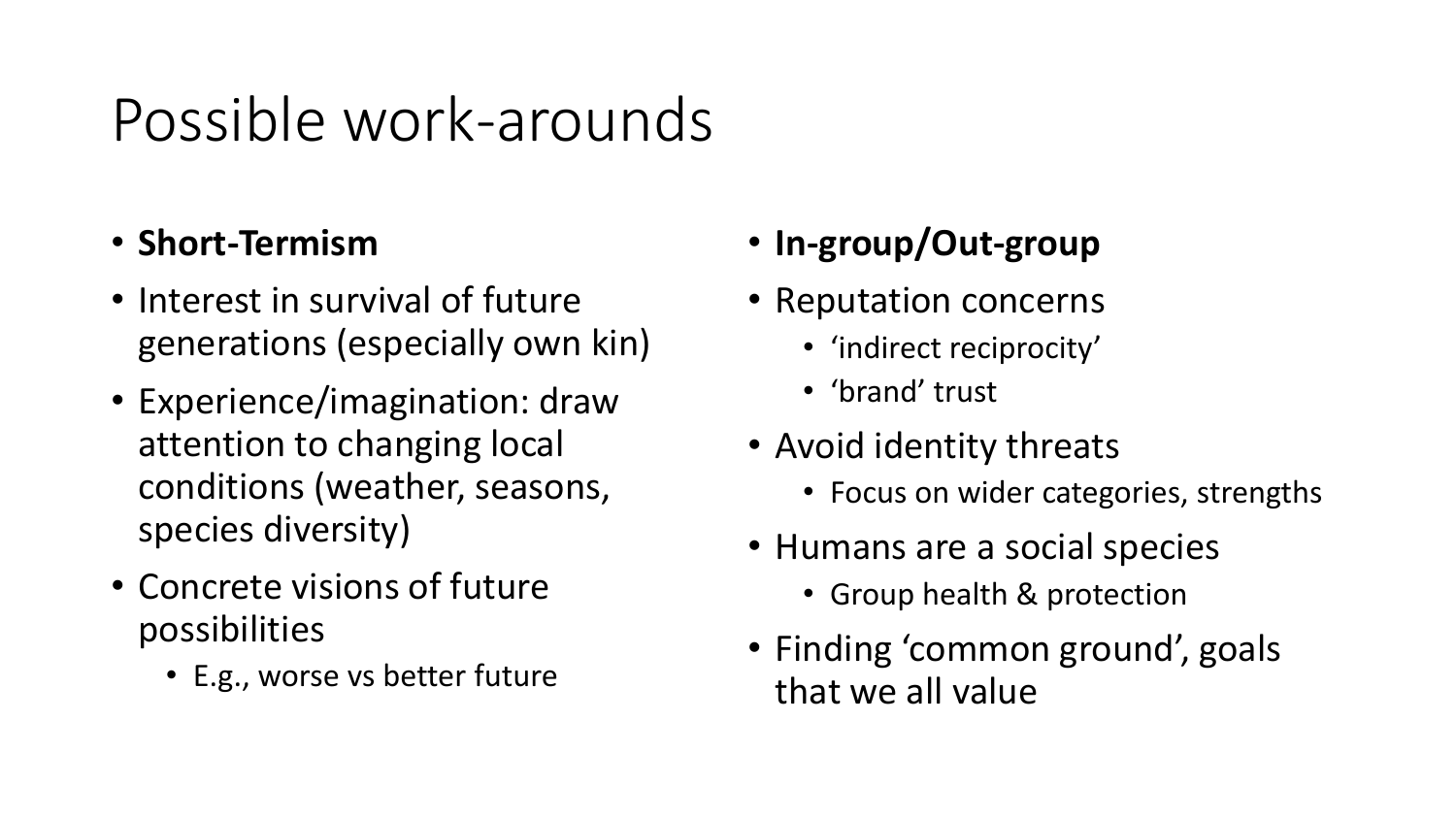### From debates to conversation & collaboration

- Remember that you also have these defaults, which will nudge you toward competition, rather than establishing collaborations unless you stay alert to them
	- Find 'tricks' to focus yourself on your essential goals
	- E.g., 'Be Curious' works for me



- Finding common goals is facilitated by maintaining interest in the other AND trusting your own competence
	- What do they see that I don't? Why would they think that?
	- What goal do they think this serves? What is my own goal?
	- Could both goals be achieved? (i.e., move from scarcity to abundance perspective)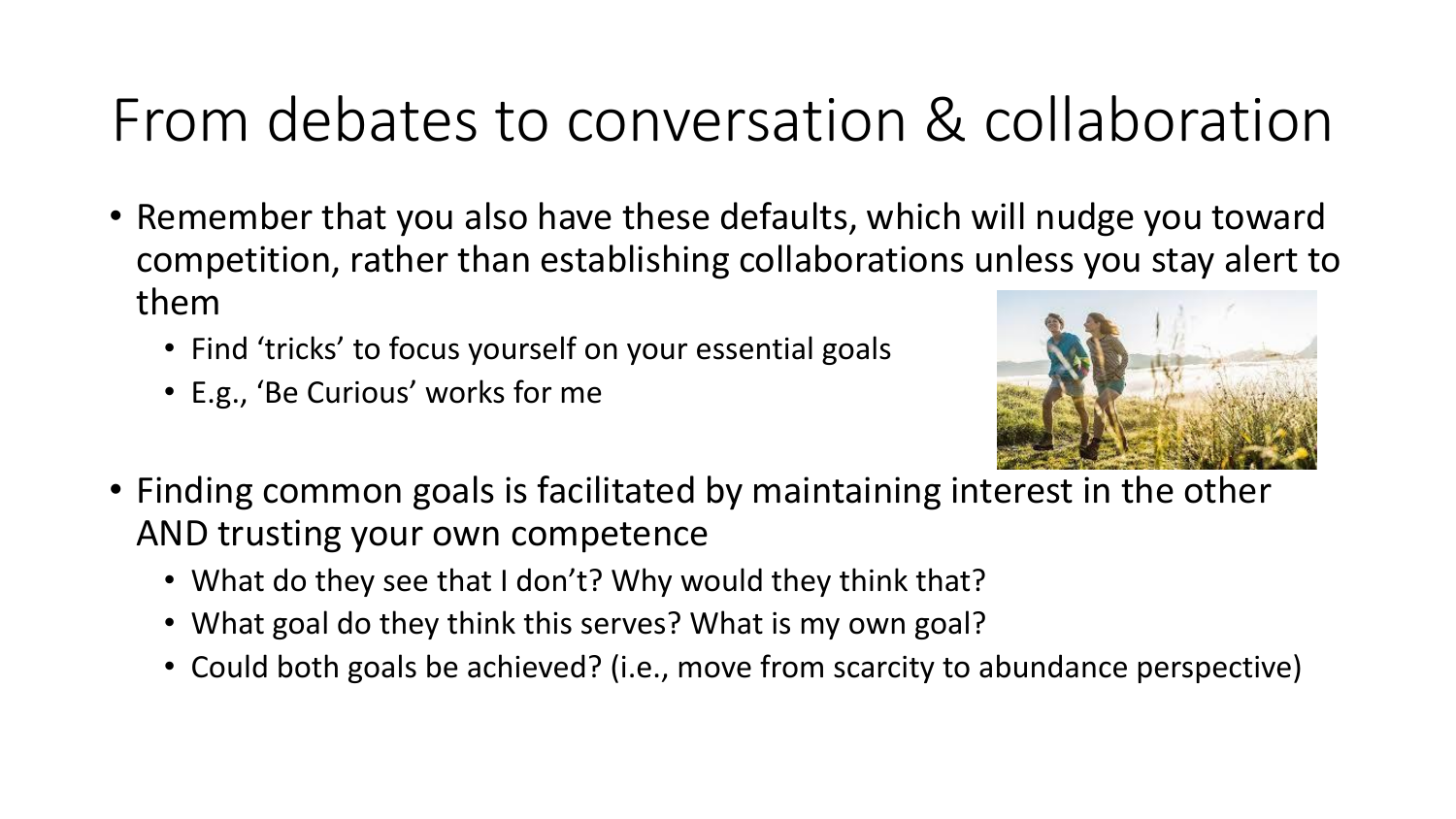### Small Group Activity



- Organize yourselves into groups of 2 or 3 people
- One of you describe a frustrating conversation you've had recently about grassland preservation / restoration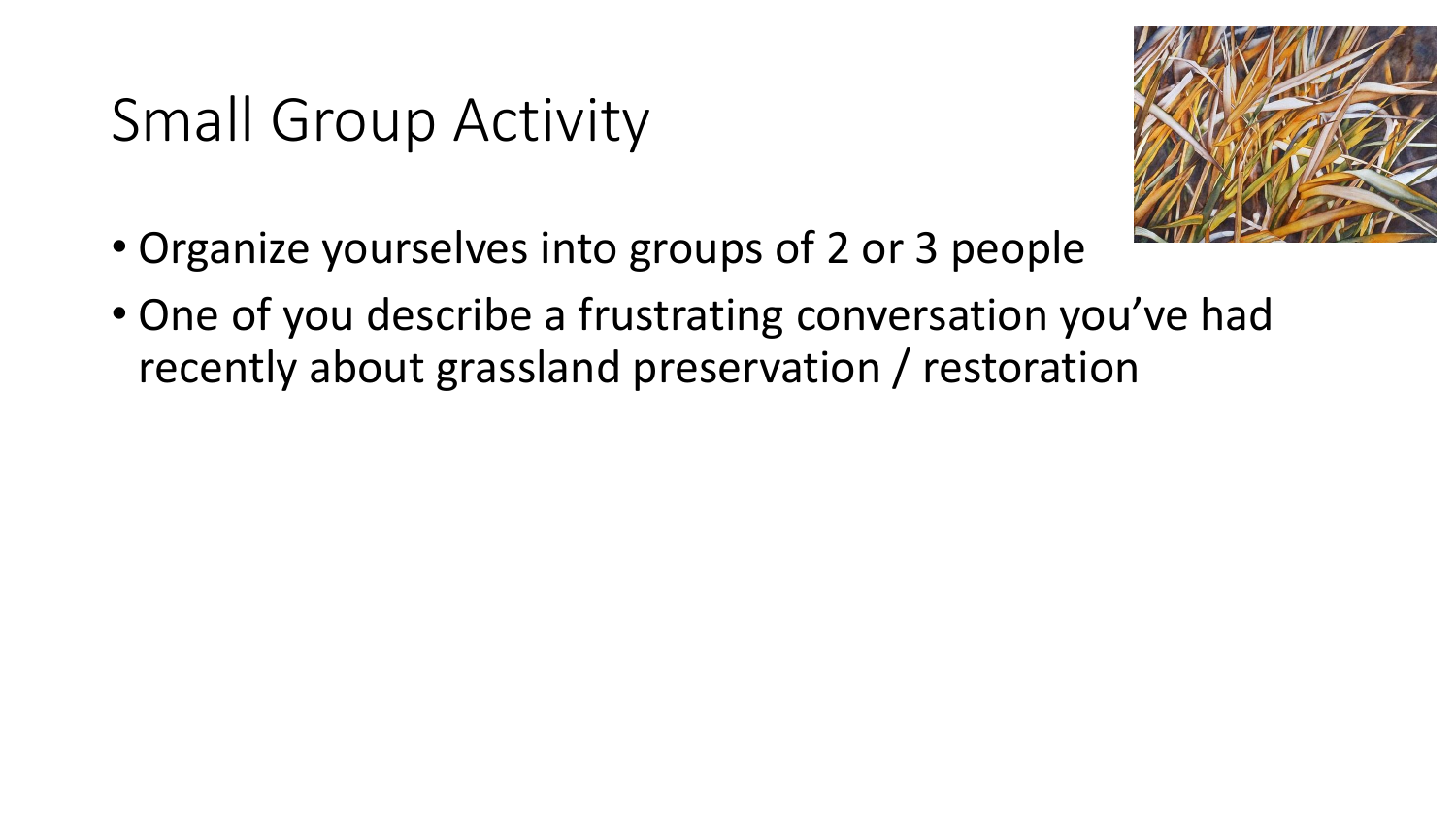### Small Group Activity



- Organize yourselves into groups of 2 or 3 people
- One of you describe a frustrating conversation you've had recently about grassland preservation / restoration
- **Work together to identify possible default concerns of the 'dissenter'**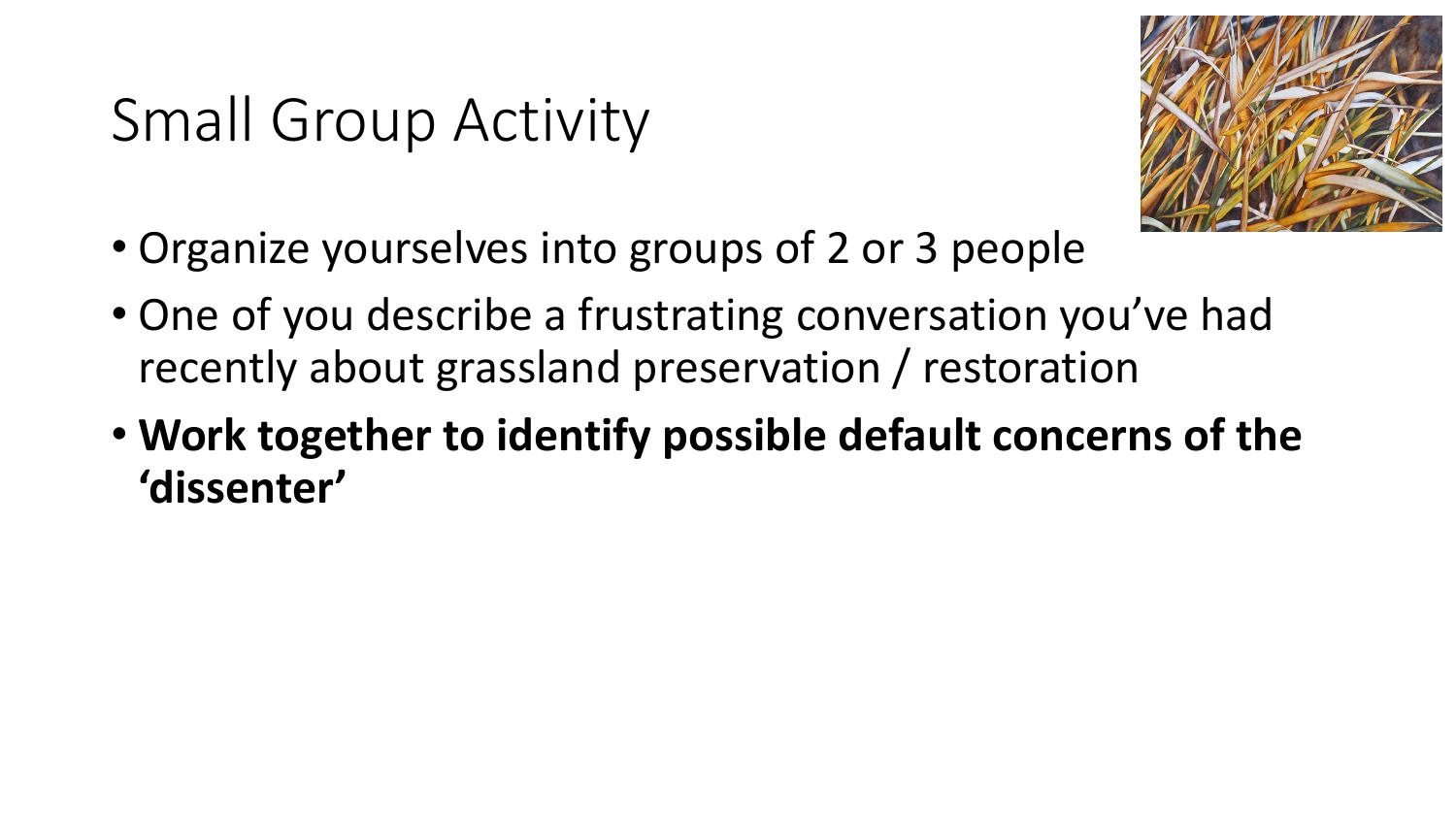### Small Group Activity



- Organize yourselves into groups of 2 or 3 people
- One of you describe a frustrating conversation you've had recently about grassland preservation / restoration
- Work together to identify possible default concerns of the 'dissenter'
- **Work together to identify possible options to engage the 'dissenter', rather than counter their arguments**
- **Each of you discuss any resistance to engaging in such collaboration-building conversation you noticed in yourself**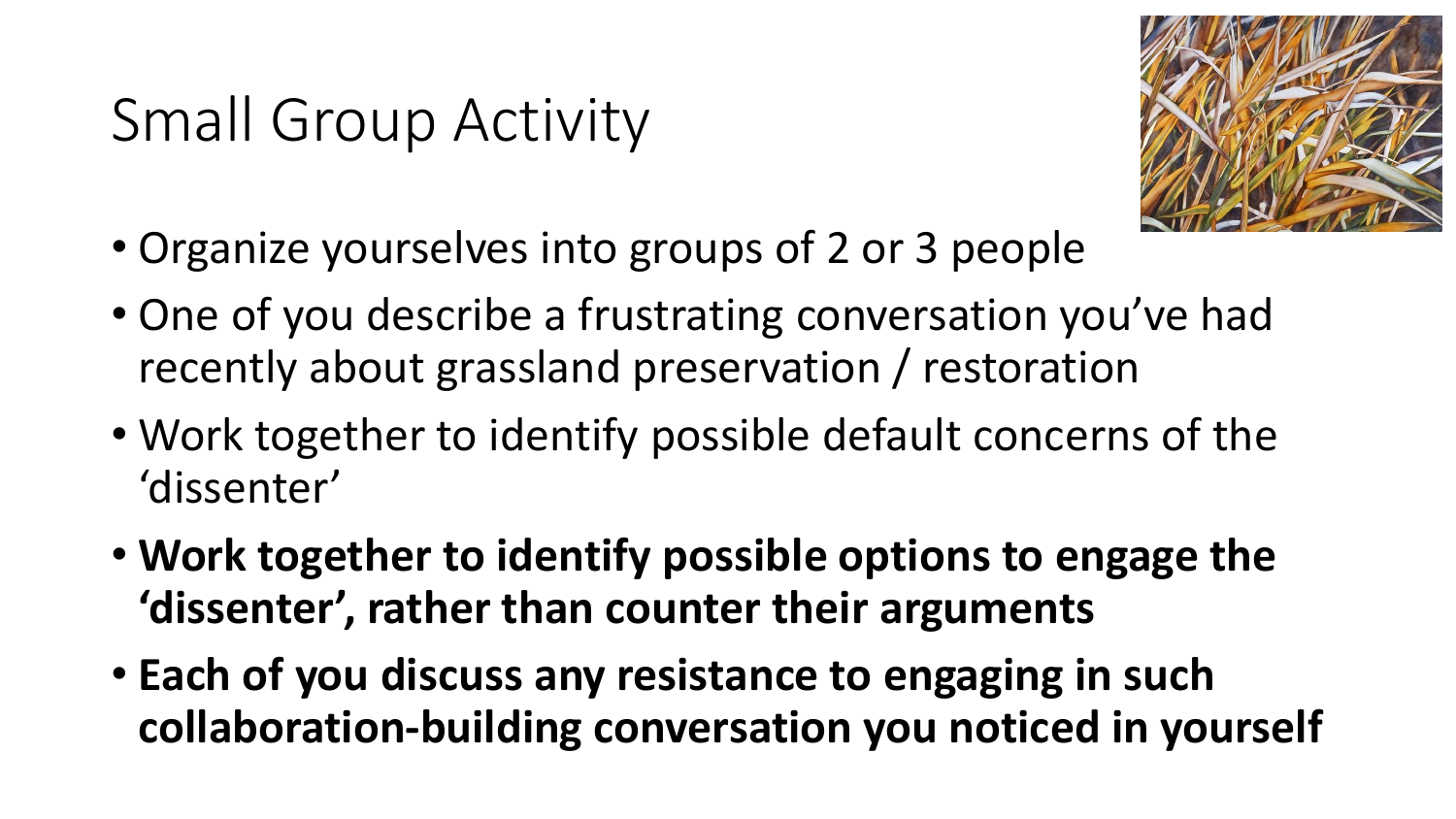#### Community Activity

- Share ideas you generated in your small groups
- Can we use any of these to build coalitions in our communities for specific grasslands?